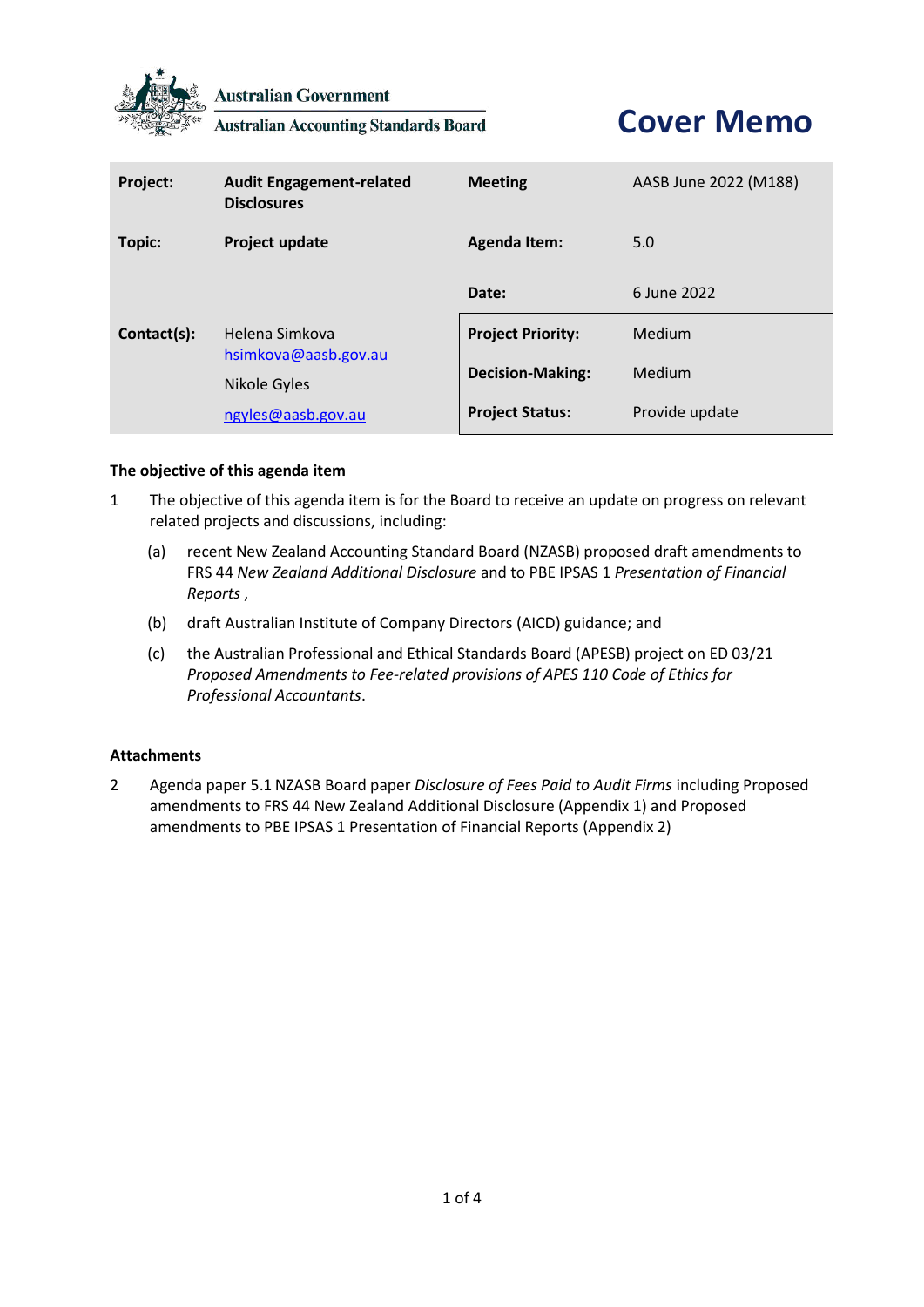## **Background**

- 3 Th[e final report](https://www.aph.gov.au/Parliamentary_Business/Committees/Joint/Corporations_and_Financial_Services/RegulationofAuditing/Interim_Report) of the Parliamentary Joint Committee *Inquiry into the Regulation of Auditing in Australia* (PJC report) was issued in November 2020 and is awaiting a formal government response. Three key recommendations relevant to the AASB relating to audit tenure and auditor remuneration were identified (PJC recommendation  $3^1$ , recommendation  $5^2$  and recommendation  $6^3$ ).
- 4 At its [February 2021 meeting,](https://www.aasb.gov.au/admin/file/content102/c3/AASBApprovedMinutesM179_24-25Feb21.pdf) the Board directed staff to develop an Exposure Draft amending the current disclosures on auditor remuneration in AASB 1054 *Australian Additional Disclosures* based on the recommendations in the AASB Research Report 15 *[Review of Auditor](https://www.aasb.gov.au/admin/file/content102/c3/RR15_AuditorDisclosureRequirements_02-21.pdf)  [Remuneration Disclosure Requirements](https://www.aasb.gov.au/admin/file/content102/c3/RR15_AuditorDisclosureRequirements_02-21.pdf)*.
- 5 [At its June](https://www.aasb.gov.au/media/bjajvtal/aasbapprovedminutesm181_4aug21.pdf) 2021 meeting, the Board considered a comparison of audit and non-audit service categories recommended by AASB Research Report 15 with those suggested by ASIC and those proposed in the ED 03/21 *[Proposed Amendments to Fee-related provisions of APES 110](https://apesb.org.au/wp-content/uploads/2021/05/ED_03_21_Fees_May_2021.pdf)* Code of [Ethics for Professional Accountants \(including Independence Standards\)](https://apesb.org.au/wp-content/uploads/2021/05/ED_03_21_Fees_May_2021.pdf) (the Code) issued by APESB in May 2021. The Board acknowledged that ED 03/21 defines the services within each category but noted that APES 110 provides guidance rather than mandatory requirements.
- 6 The key proposed amendments to the Code included:
	- (a) amendments to the current version of the fee-related provisions of the Code based on the IESBA amendments;
	- (b) providing information on the different categories of services that an auditor may provide;
	- (c) broadening the requirement for audit partners not to be incentivised, either directly or indirectly, for selling non-assurance services to their audit clients to now prohibit incentivisation for sales of non-assurance services to any audit clients of the firm; and
	- (d) addition of a threshold to assess fee dependency on a referral source that refers multiple audit clients to a firm, an individual partner or an office within the firm. 4
- 7 The Board acknowledged that it is appropriate to wait for the government's response to the PJC report recommendations before issuing its ED. However, in the interim, the Board will continue deliberating the proposals to amend AASB 1054.
- 8 At the same meeting, the Board also considered options for disclosing auditor tenure in response to recommendation 6 of the PJC report relating to disclosure of the audit tenure. The Board received an update on work undertaken by other stakeholders, such as the Australian Institute of Company Directors (AICD) and considered the position of the Australian Auditing and Assurance Standard Board (AUASB) and professional bodies.
- 9 AICD was developing guidance for the Board of Directors that would encourage the disclosure of the audit tenure in the Directors' Report. AICD suggested that listed entities (e.g. ASX200) would voluntarily adopt this guidance for 2022–23. AICD intended to seek the incorporation of the guidance into the ASX Corporate Governance Principles at a later date.

<sup>1</sup> Recommendation 3: The committee recommends that the Financial Reporting Council, in partnership with ASIC, by the end of the 2020– 21 financial year, oversee consultation, development and introduction under Australian standards of:

a) defined categories and associated fee disclosure requirements in relation to audit and non-audit services; and

b) a list of non-audit services that audit firms are explicitly prohibited from providing to an audited entity.

<sup>2</sup> Recommendation 5: The committee recommends that the APESB consider revising the Code to include a safeguard that no audit partner can be incentivised, through remuneration advancement or any other means or practice, for selling non-audit services to an audited entity.

 $^3$  The committee recommends that the Financial Reporting Council, by the end of the 2020–21 financial year, oversee the revision and implementation of Australian standards to require audited entities to disclose auditor tenure in annual financial reports. Such disclosure should include both the length of tenure of the entity's external auditor, and of the lead audit partner.

<sup>4</sup> However, item (d) is not related to the PJC recommendations. It is based on regulatory concerns in the SMSF sector and it is an Australian specific issue.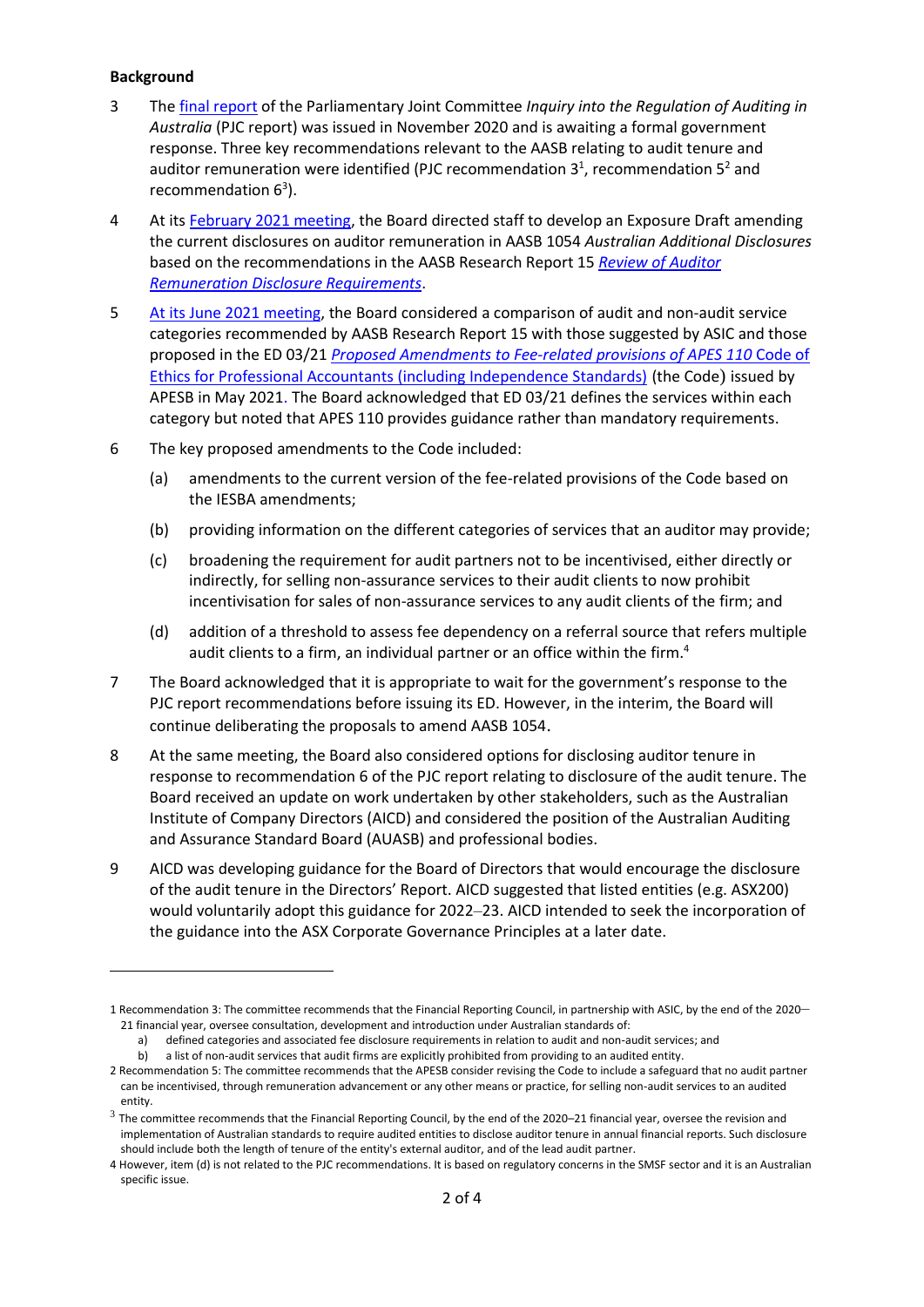10 After considering the work undertaken by other bodies, the Board decided not to propose amendments to Australian Accounting Standards to require auditor tenure disclosure at this stage but to continue monitoring the work carried out by the AICD regarding listed entities.

# **Project update**

11 AASB staff have continued liaising with the representatives from relevant parties, including NZASB staff, APESB and AICD to monitor the work undertaken in these two areas. A summary of progress on relevant related projects and discussions is noted below.

# APESB and summary of feedback received to ED 03/21

- 12 The comment period on APESB ED 03/21 closed in August 2021. The feedback received by [APESB](https://apesb.org.au/wp-content/uploads/2022/03/Agenda_Item_10_d_Specific-Comments_Table_ED_03_21.pdf) highlighted that whilst the stakeholders generally support the improvement of audit fee disclosures and the proposed categories, they prefer APESB to work together with AASB on this project to ensure consistency of disclosure requirements.
- 13 In response to this ED, AASB made [a submission to APESB](https://www.aasb.gov.au/media/vn3ht2wn/aasblettertoapesb_20210830.pdf) highlighting an AASB project, which proposed to amend AASB 1054 to address fee disclosure requirements for defined categories of audit and non-audit services. AASB suggested to continue liaising with APESB to help ensure consistency of any issued guidance.
- 14 In general, there was a consensus from respondents that the preparers need to disclose the fee categories. However, few stakeholders expressed views to APESB that the requirement to disclose the fees should be addressed to those charged with governance.
- 15 As there is a current AASB project, some respondents were of the view that such disclosures should be required by the accounting standards.
- 16 Taking into consideration the respondents' comments, **APESB decided**, at its March 2022 meeting, to defer the inclusion of audit fee categories in the Code to align with the project undertaken by AASB.

## NZASB update

- 17 At its [December](http://c/Users/hsimkova/Downloads/96%20NZASB%20Minutes%2016%20Dec%202021%20final%20website.pdf) 2021 meeting, NZASB agreed to commence a project to develop enhanced audit fee disclosure requirements by proposing amendments to its domestic standards for forprofit and public benefit entities. NZASB had previously agreed to complete this project in conjunction with AASB but, at the December 2021 meeting, decided to issue proposals ahead of the AASB completing its auditor remuneration disclosure project.
- 18 At its April 2022 meeting, NZASB considered and provided feedback on proposals to introduce enhanced disclosure requirements about fees paid by the reporting entity for the audit or review of the financial statements and other services provided by the audit firm.
- 19 The proposed categorisation of the services provided by the auditor is aligned with the categories proposed in AASB Research Report 15 and in APESB ED 03/21.
- 20 The proposed categories for disclosing the total fees paid to each audit or review firm are as follows:
	- (a) Fee for audit and assurance services:
		- (i) Financial statement audit or review engagement;
		- (ii) Audit-related or review-related services; and
		- (iii) Other assurance services.